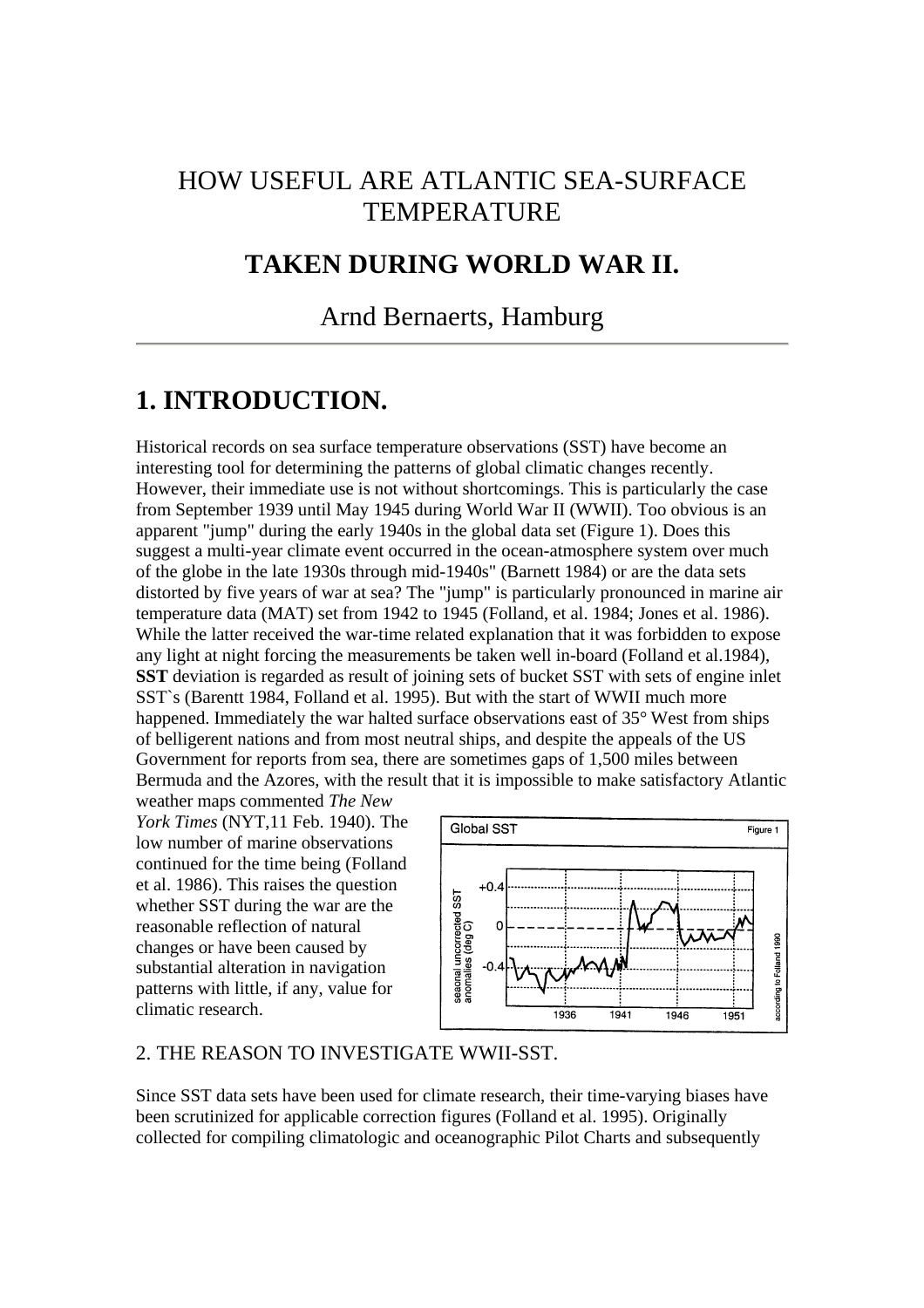gaining prominence in weather forecasting, the present use of historical mean annual SST is based on a different observation quality. While the former use was confined to describing a status, any series of SST averages for climatic change should indicate dynamic processes (Bernaerts 1997). For this purpose, the heterogeneosity of historical marine data series is paramount and requires observations under comparable circumstances. Most observations were collected by merchant vessels since 1870 when systematic sampling commenced. Generally it is assumed to be done on fairly homogenous conditions except of evolving observational practices thus rectifying the application of staggered but uniform corrections for time periods (Barnett 1984, Folland et al. 1995)). But at least during WWII, seagoing was much different from common shipping. The circumstances and procedures for observations went far beyond evolution in observational practices and a mere abrupt transition from the use of uninsulated or partially insulated buckets to the use of engine inlets for measuring SST.

While the paper concentrates on the latter the underlying purpose is to arouse a more critical approach in investigating historical SST in particular in regard to any application of uniform correction figures from about 1870 to 1970. Shipping and navigation varied considerably during this time period. Size, type and routing of vessels changed. The collection of data served other purposes. Their reassessment for dynamic processes would at first glance require reassessing individual or groups of observations, e.g. sailing, steam or motor vessels. Shortcomings in this respect and applied corrections figures may look reasonable but are not necessarily of value for climate change research. As clarification and evidential reasoning in this respect for a time period for 100 years is too big a task presently, investigating the extreme significant WWII period may however provide enough indications for a more comprehensive review of SST. After all, a very significant warming of the northern hemisphere in the 1920's and 1930's was halted with the commencement of WWII. Central Europe and Scandinavia experienced the coldest winters for more than 100 years during 1939-1942 (Liljequist 1943) causing concern whether a period of extreme winters comparable to those from 1780-1859 had started (Rodewald 1948). While the cause of this sudden climatic "irritation" could be anthropogenic as a result of war at sea (Bernaerts 1996) the winters turned back to "normal" once the war at sea turned global in 1942. However, global average temperature remained low for three decades; more pronounced in the northern than in the southern hemisphere (Folland,Karl et al. 1990b). WWII data may have more to tell than mere odd looking statistics.

## 3. GENERAL OBSERVATION PRACTICE

### **Non-merchant vessel SST.**

As of the beginning of WWII access to and handling of weather related information changed in many respects. Belligerent states regarded them as secrets. Merchant ships stopped supplying data fearing that German submarines might notice their positions. As it became impossible even for the US Weather Bureau to make satisfactory Atlantic weather maps, the United States assigned six Coast Guard cutters to two permanent floating weather stations on positions between Bermuda and the Azores in February 1940 (NYT 4 Feb.1940).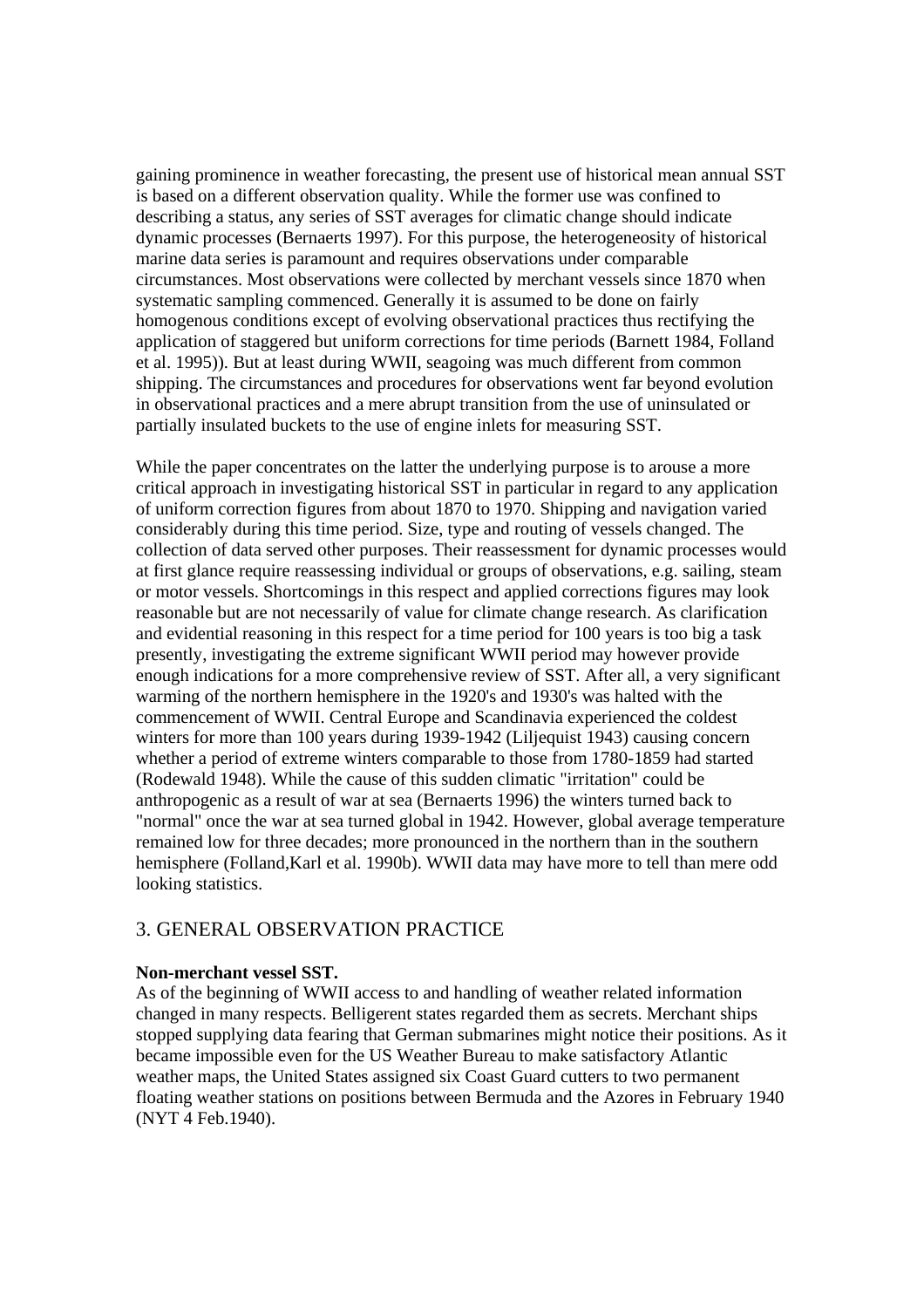On the other hand, every nation at war made extreme efforts to gain the best possible data. Never before had such a quantity of methods and human resources been employed to collect marine data. Many ships and submarines were especially assigned for this purpose. German submarines (U-boats) took frequently positions in the Western Atlantic to serve as weather ships. The personnel of the US Airforce and US Navy weather services increased from 2500 in 1941 to 25,000 in 1945, with many hundreds of trained and well-equipped weather observers doing their service on board merchant and naval ships (Bates et al. 1986). Accordingly, it must be generally assumed that all possible care was taken to obtain the best possible and reliable measurements.

Nevertheless, this does not necessarily imply that the observations taken by non-merchant ships represent "sea surface" temperatures. Somehow observations from an aircraft carrier or a cutter are likely to turn out very differently. In particular water temperatures taken by submerged submarines may have very little in common with SST. But what should arouse even greater suspicion is the immense variety of all sorts of ships and personnel conducting measurements as well as the many substantial changes in navigational pattern during WWII. There is little reason to assume that SST were and could be collected on an qualitatively even level with pre-war conditions.

### **Cargo vessel's SST**.

During WWII, shipping was largely confined to travel in convoys escorted by warships. Warfare by submarines had first become a main threat to overseas navigation in First World War. When merchant ship losses by U-boats had risen to an average of 500,000 gross tons per month during 1916, the British Admiralty introduced a convoy system in summer 1917 on all main supply routes and to the extent of possible U-boat attacks, roughly the range up to 15° West, Gibraltar and the Mediterranean Sea. The system immediately recommenced with the start of WWII and neutral shipping was soon anxious to join the system. Of 5,500 ships escorted until the end of 1939 (NYT 4 Jan.1940) only a dozen ships were lost to U-boats. During the same period they sank more than 110 vessels sailing independently. However, setting-up, running and protecting convoys developed gradually with no escorts west of Rockall Bank (15°West) at all until July 1940. The first North Atlantic convoy with a permanent escort left Halifax on 27 May 1941 with a route close to Iceland, as escort vessels couldn't sail the full distance to the UK and had to be replaced midway at that stage of war.

A typical North Atlantic convoy consisted of 40 merchant vessels (max. 70) forming a square, up to ten ships in a parallel line (each 650 Meters apart), each followed by four or more ships (each 650 Meters apart). Thus, the merchant vessels in order covered a sea area of about 10 square nautical miles (NM). This square was circled by a varying number of naval vessels between one to three NM off and around the convoyed ships ( Costello et al.1977). At the early stage of the war the escorts often consisted of no more than three small naval vessels. The number continually increased throughout the war. During 1941/42, convoys were given an average protection of two destroyers, and five corvettes plus support vessels. Since 1942 North Atlantic convoys were often accompanied by more than 20 naval vessels including auxiliary aircraft carriers with 80 combat planes. Air cover by land-based crafts was restricted to a couple of 100 NM off the Eastern coasts at first but increased continuously (Figure  $2 \& 3$ ) with 2200 aircraft searching and chasing submarines between July 1943 and May 1944 in the North Atlantic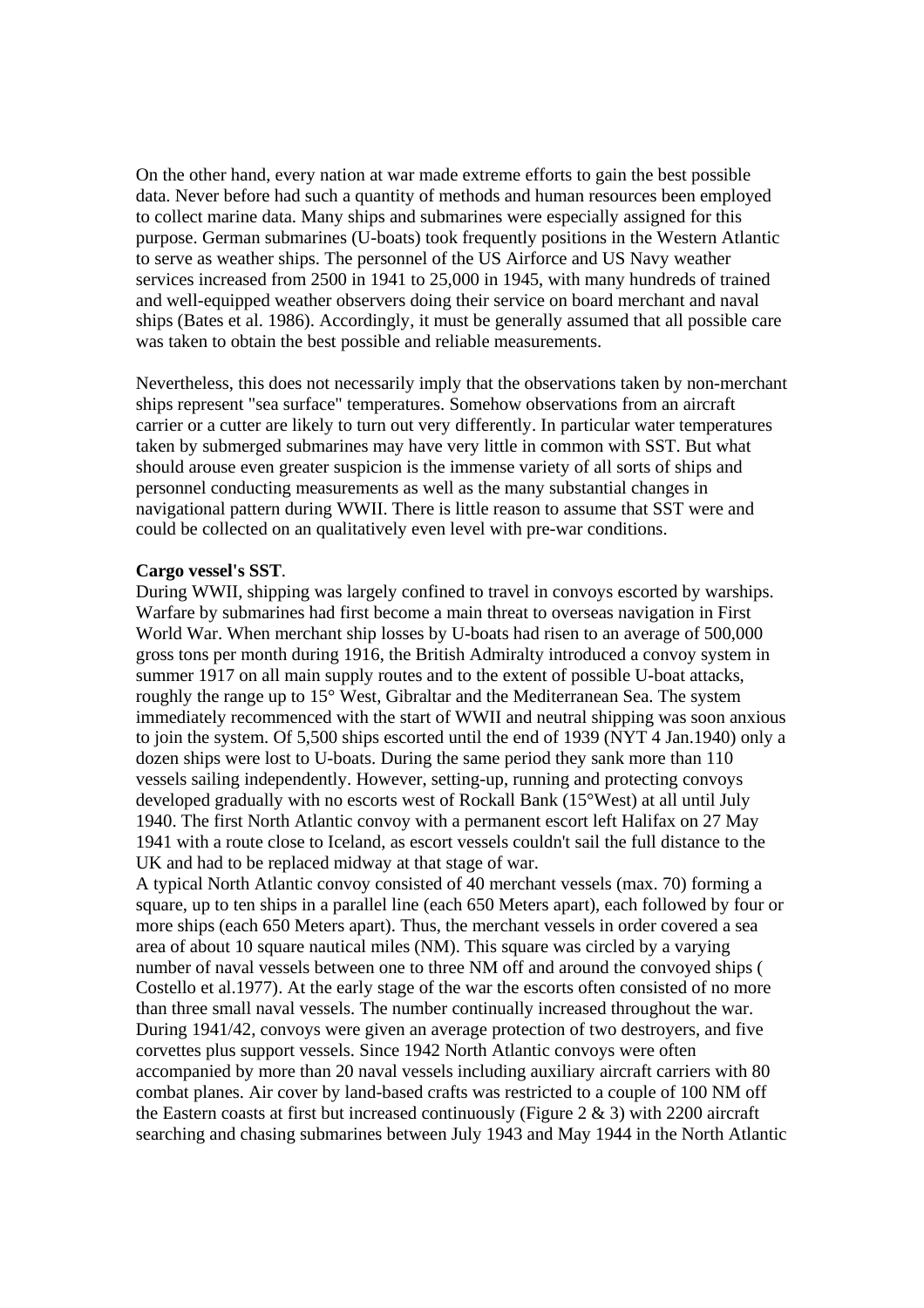sinking roughly as much U-boats as the U-boats were able to hit and sink cargo vessels. The U-boats lost the Battle of the Atlantic in summer 1943.



Operational Limits of land-based aircrafts; Main operational areas of U-boats and success. Source: Roskill, S.W.; The War at Sea 1939-45, HMSO/UK

The protection of convoys against submarine attacks was based on the two principles that the escort was to detect, to hunt and to destroy enemy submarines and surface raiders, while the convoyed merchant vessels "zig-zagged", i.e. changing course in accordance with the leading ship to minimize hits by torpedoes. Any "zig" was executed by altering the course by 90 degrees to starboard or port and to speed to the keel water line of the previous ships- column (on the left or the right side before the "zig" was ordered) followed by the "zag" by altering the course by 90 degrees again back to the previous course once the keel water line of the former ships' column had been reached. Thus the vast majority of all convoyed ships always sailed through water already passed by a number of other ships only few minutes ago. This could be one or even nine ships. Any SST taken by one of these ships can not be regarded as being taken from the `sea surface` or compared to peace time SST. Actually, the water measured often might have become an undefinable `mix` from the surface down to 10 meter and more. In accordance with seasonal changes of temperatures in the upper surface layer (Lamb 1955), SST taken during the summer the temperature should tend to be colder and warmer during winter than the `true` figure. In addition, all ships permanently released hot cooling water and this may have affected all observations by ships behind, as it can not be excluded that seawater was taken at places with strong `mixed-up` water by bombs and depth charges or other military activities. Accordingly, not the means of measurement, type of bucket or engine water inlet is the principle question but the extent to which the seawater measured was different from an "unaffected" sea and whether any deficiency in this respect can be compensated by a corrective.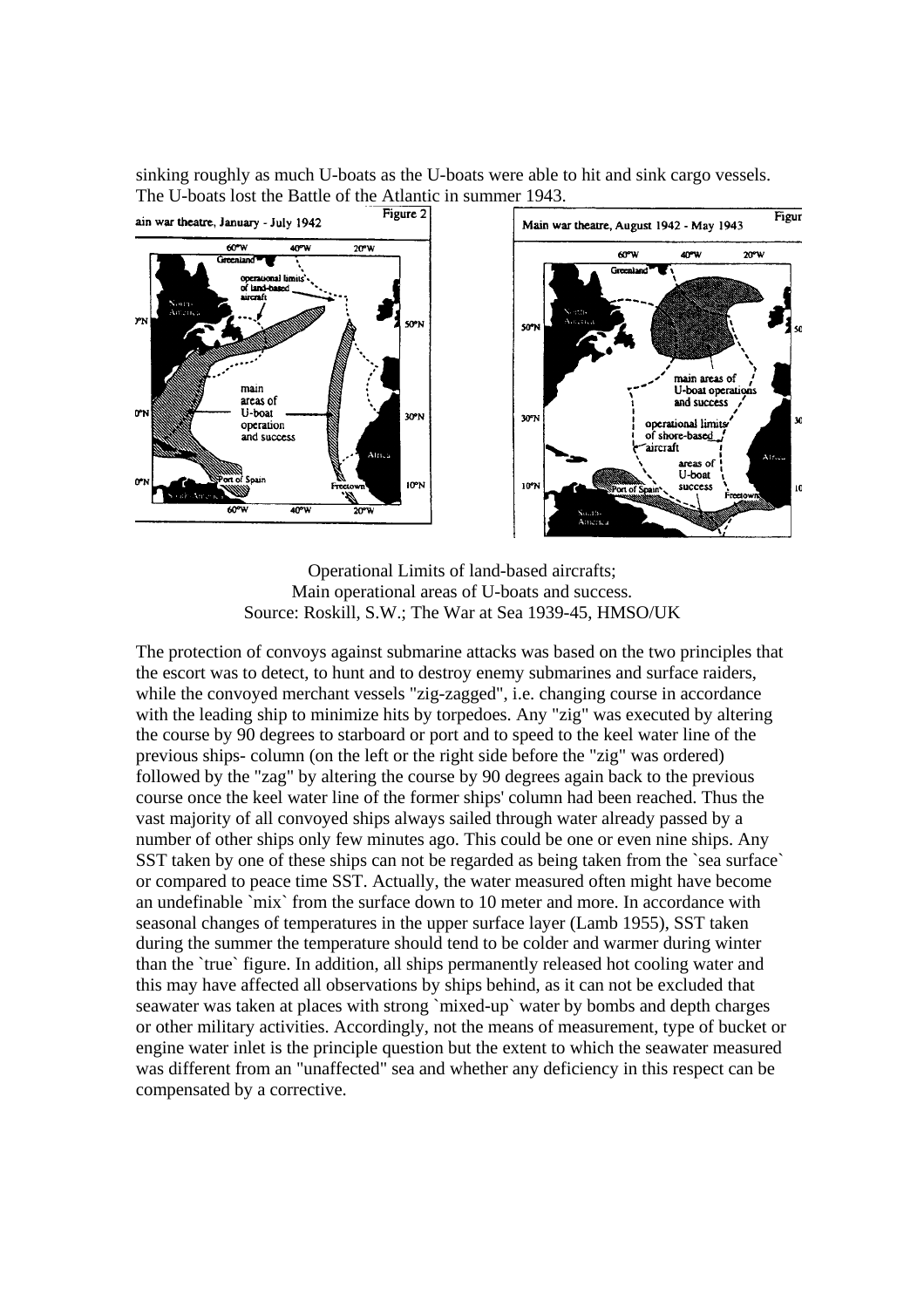#### **Impact by sailing schedule, routing, and observation**.

At no time during WWII were observations taken on a consistent basis comparable to peacetime shipping. Sailing was bound to only a few points of destination on either side of the Atlantic and only in intervals. Ships were grouped into slow and fast convoys. Routing changed several times for various reasons. Only when the Allied naval escorts became fit for long distance (e.g. re-oiling at sea) and available in sufficient number (since 1943) did convoys sail along the great circle (shortest route). But when a convoy passed out of range of air cover, as it was still the case in 1943 (Figure 3), they could run into a several days battle with a dozen or more U-boats, which stretched over more than 1000 NM on route. In particular, the situation in the Northern North Atlantic was strung with hundreds if not thousands of significant aspects. E.g. a huge mine barrage of about 100.000 devices was laid between the Orkey Island and Iceland after the Germans invaded Norway (Hartmann 1979). Arctic convoying to Archangel/Murmansk started in August 1941 using routes very far to the north during summer time. Until May 1945 the number of east- and west-bound convoys total was 75, less than two per month on average but none from the end of June to September 1942.

After 57 months of war at sea the end result is impressive. The allies completed 300,000 Atlantic voyages during the war (Winton 1983) which means that more than 99% of all ships reached their destination. The allies and neutral losses by all war causes account for 5,411 merchant vessels with a total of 22 million gross tons; roughly half of it in the Atlantic theatre.



### 4. ATLANTIC-SST AND THE BATTLE OF THE ATLANTIC.

## **Method of Discussion.**

 Recently, Folland & Parker (1995) gave a detailed account of regional SST during WWII. The SST anomalies in the North Atlantic north of 30° N (Figure 4), or north of Gibraltar and Jacksonville/Florida have a similar feature as the global SST in Figure 1. The northern part of the Atlantic saw what is generally regarded as

Any detailed investigation on the relation between SST in one place and the war activities at the same time is out of question. But this war in the Atlantic developed circumstantial features which allow some generalizations. It is the aim to identify very significant patterns and to discuss these on a time related basis with the Atlantic SST anomalies

the Battle of the Atlantic.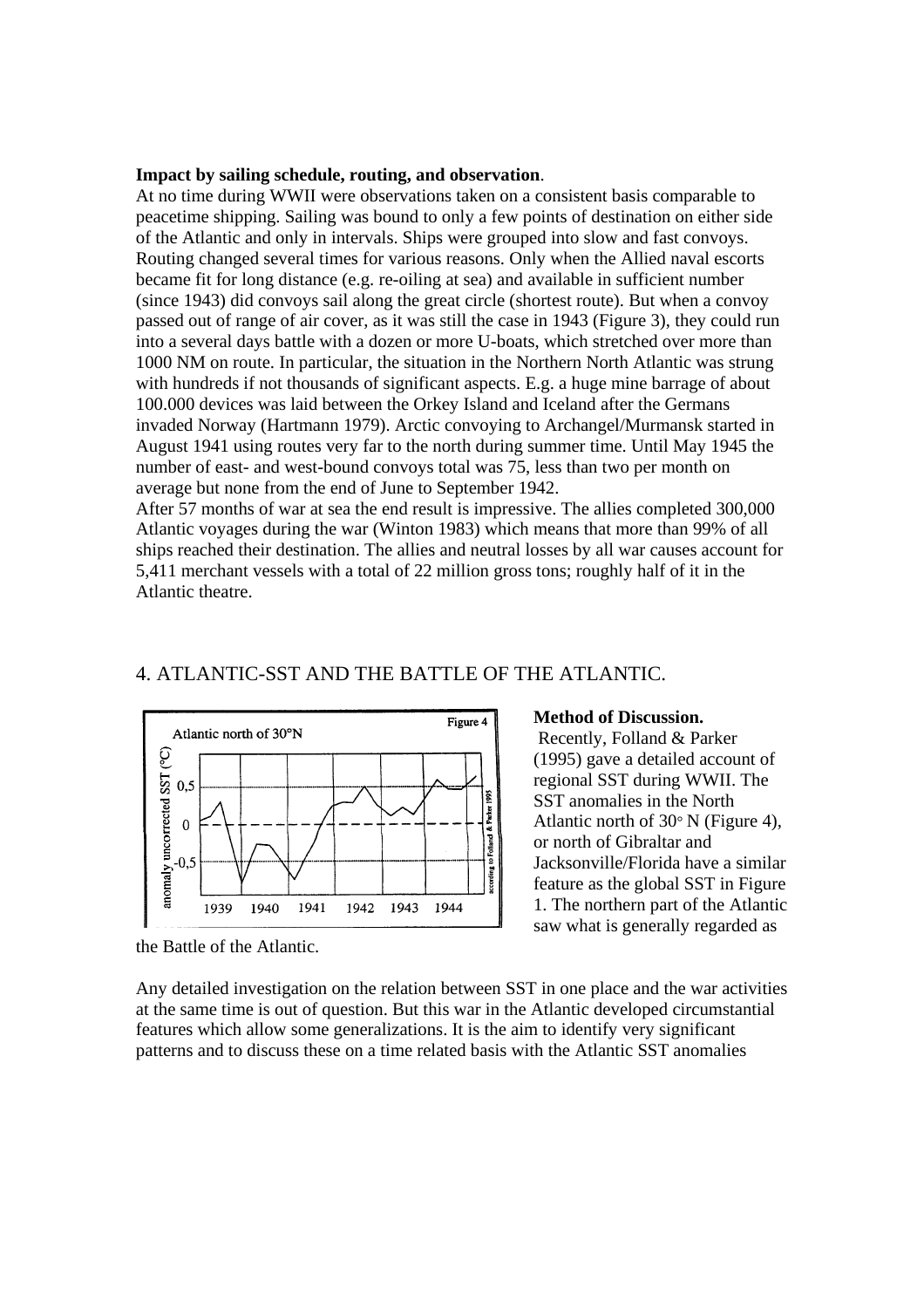As the activities of U-Boats formed the major threat to ocean shipping, it is possible to summarize main areas of activities and the rate of success at a given time as shown in Figure 5. In addition the SST anomalies for the subtropical Atlantic 30°N to 30°S (Figure 5c) and some further data are given to provide a reasonably complete picture, as a considerable number of Axis submarine were active down to 10°N temporarily with considerable scores an route to West Africa (Sierra Leone) in 1941 and off South America (Northeast coast) 1942-1943 (Fig. 2 and 3). The Mediterranean war theatre required enormous supply from the United States, the United Kingdom and the southern hemisphere.



In full awareness of the fact that the method applied in accordance with Figure 5 is extreme in itself some additional remarks regarding navigation and warfare at a certain time of WWII should be made. They are selective and merely indicators of what should actually be taken into account for investigating the reliability of WWII SST in depth. Here, they shall be regarded as a mere hint for further considerations. After all, this paper attempts to question foremost the applicability of general correction figures. For this purpose realization of the variety of conditions of sampling and any uncritical processing into SST data sets is a precondition.

### **Northern Atlantic ( Figure 5a).**

#### a) 1939:

Pre-war SST observation were mainly provided by European ships. When WWII started on September 1, more than 80% of the world's merchant fleet were coal burners. The German merchant fleet was swept from the Atlantic within weeks. Ships previously engaged in voluntary observations refused to transmit. Liner trade changed, ceased or sailed together with tramp ships in protected or unprotected convoys while very fast vessels continued to travel on their own, zig-zagging when danger was imminent. Consequently, it is difficult to assume that SST were sampled in accordance with former procedure and care, or to assume that log-book entries on SST can any longer be regarded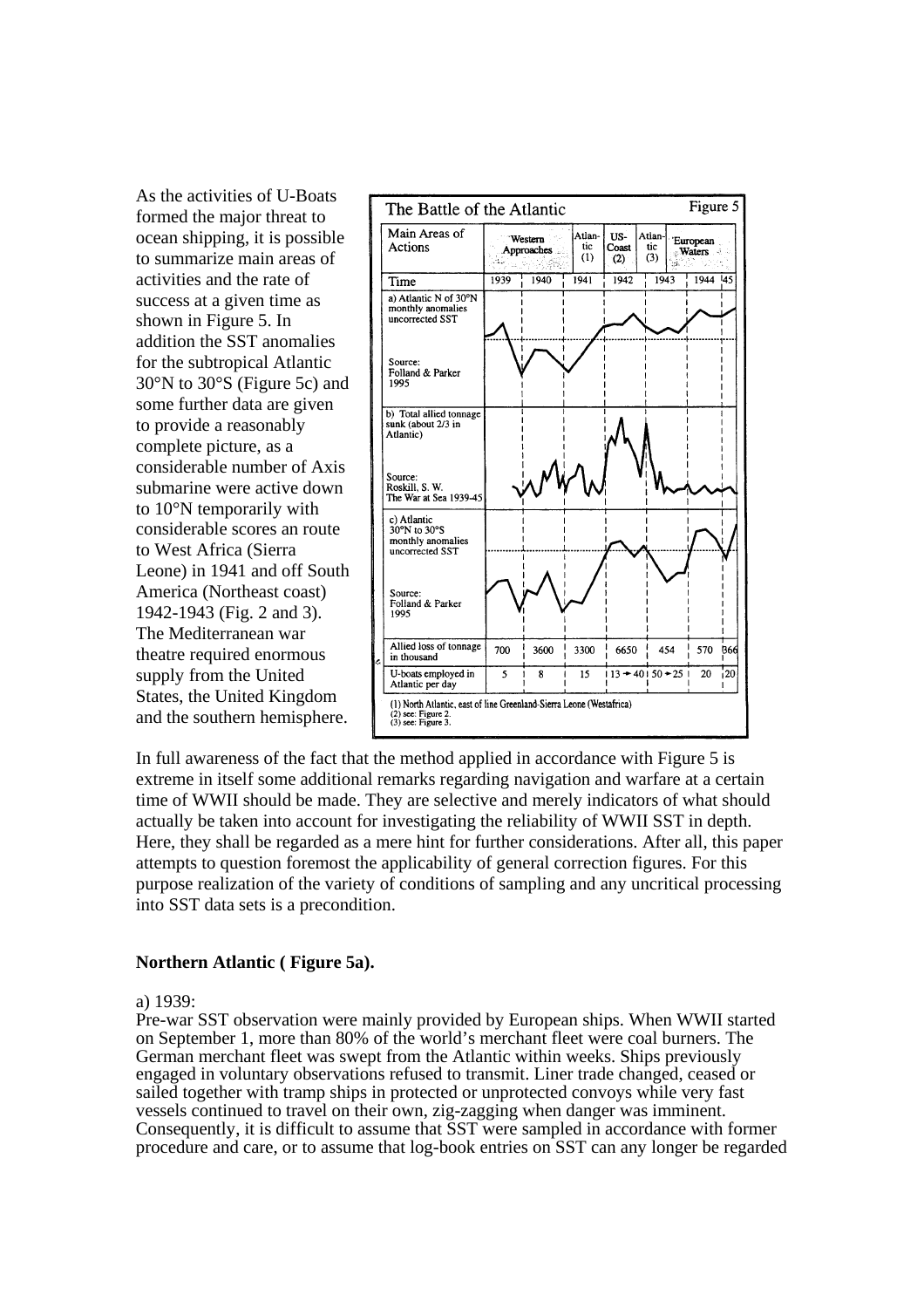as taken by buckets until the ambush on Pearl Harbor in December 1941 (Folland et al. 1995), although under severe threat by U-boats and raiders. Arming some 3,000 merchantmen with 4.7-inch guns within twelve months (Slader 1995) was another twist on shipping pattern.

A sharp drop by 1.5 °C in late 1939 (Figure 4) is noticeable. During the same time the number of observations dropped either to about 10 to 20% of pre-war figures (Folland et al. 1990). This small number shall now be representative for an area effected in the East-Atlantic by war activities and in the West-Atlantic by 'nervousness'. Where ships recorded engine SST figures it would be necessary to regard them as too warm (Kent et.al. 1993) requiring a negative correction. But in 1939 most ships were still coal burners and little attention has been paid (Russeltvedt 1936) to evaluate the correctness of such data.

### b) 1940:

Until March 1940 U-boat activities in the Atlantic concentrated on traffic near the Southwest coast of England/Ireland and around Scotland and ceased almost completely from April until June due to their participation in the German military seizure of Denmark and Norway. From there on, an average of nine submarines operated in the Northeast Atlantic attacking convoys at the surface during the night and with torpedoes. The temporarily higher SST in summer 1940 could be due to a relaxed attitude which quickly ceased toward the end of 1940 when submarines succeeded in sinking a monthly average of 200,000 gross tonnage (about 100 vessels) in the Atlantic per month.

### c) 1941:

The northern and eastern Atlantic was no longer safe. Transatlantic convoys became more and more organized and protected. Since air coverage in the Western Approaches improved considerably in early 1941, U-boats attacked further into the Atlantic (45°W). When Iceland permitted the use of its harbors and airfields in July 1941, ship routing went much further north. U-boat attacks occurred to the South and East of Cape Farewell (Greenland) as a result. Russian convoys commenced August 1941. The ratio between ship and U-boat losses was 10:1.

The more the U-boats penetrated successfully into the Atlantic the more SST increased.

### d) 1942:

The United States was drawn into the war; U-boats attacked shipping in the eastern Atlantic from St. Johns to Port of Spain until July. The "U-boats paradise in American waters" amounted to a loss of 2.5 Mio tonnage while a similar figure required repair (Figure 2). By then an efficient North-South convoy system had been established and the defense and detection of U-boats improved. The battle turned back to the center of the Atlantic in particular in those areas which still out of reach for attack air planes, called "the gap" were severe weather conditions prevailed in December 1942 until February 1943.

The SST peak coincides with the culmination of the highest sunken tonnage by submarines per month; 700.000 Gross Tonnage in June 1942 and the anomalies remained positive.

### e) 1943:

The threat by the U-boats to shipping in the Atlantic reached its azimuth during winter 1942/43 (Nov.42 & March 43),(Figure 3). An average of almost 50 U-boats was permanently pursuing convoys mostly attacking as pack of five and more. On the other hand convoying was increasingly perfected, supported by surface radar and underwater detection. U-boats were forced to remain submerged and once detected subject to *creeping attacks.* Naval vessels hunted the boats with depth charges if necessary for hours. By May 1943 U-boats had lost the Battle of the Atlantic. During this month they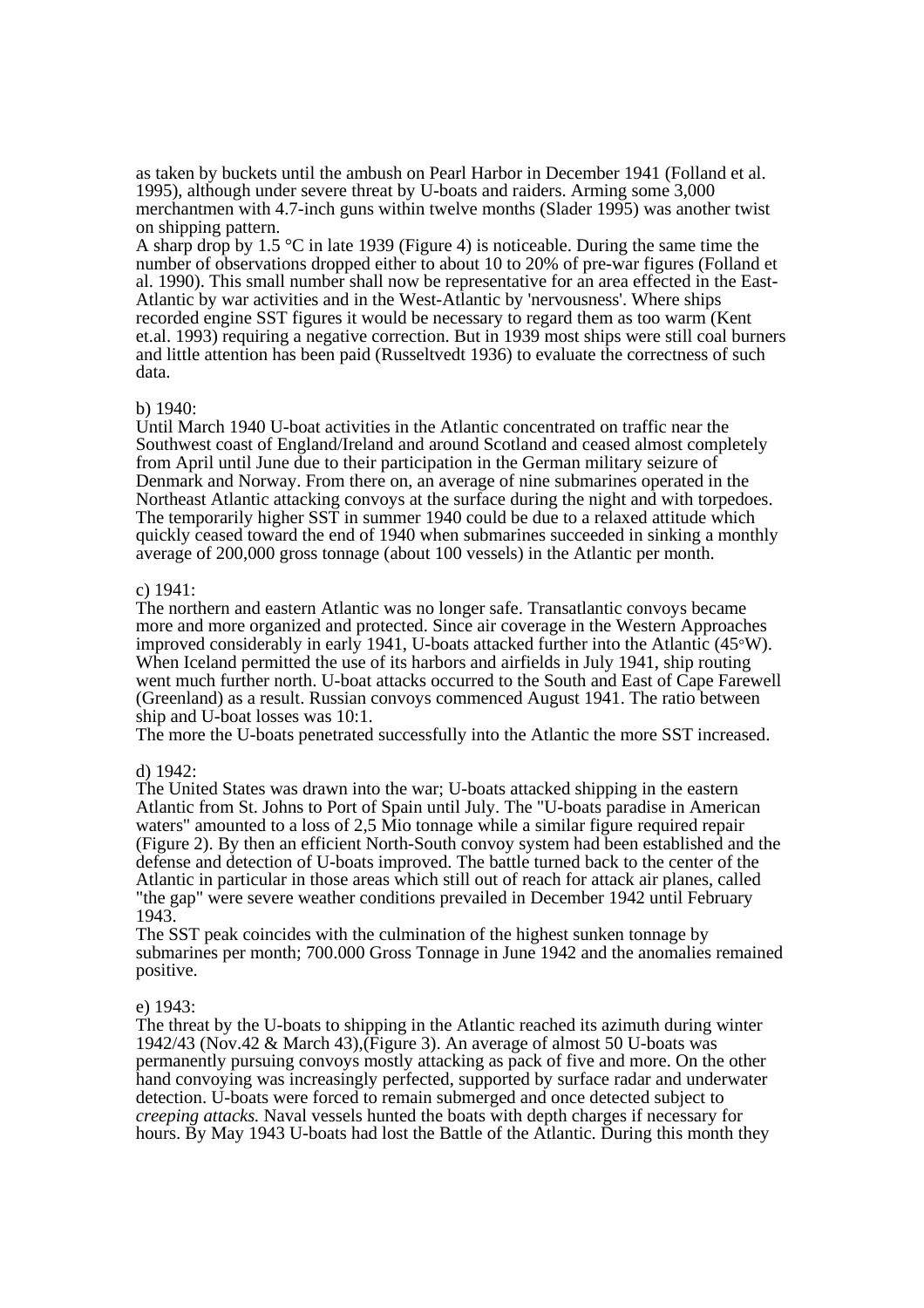only sunk 34 vessels compared with a loss of 27 U-boats. From then on the Allied forces exercised superiority in the Atlantic able to run their convoys efficiently and with little or no `zig-zagging`.

The impact on SST is likely to be reflected in the new rise in SST in the remaining months of the third war year.

#### f) 1944/45:

The Transatlantic convoys were run with high precision and protection. Nevertheless, the appearance of U-boats was not fully banned but could be held at bay with several hundred -thousand depth charges and air bombs.

SST remained high until the end of the war. Once the abnormal circumstances ceased in 1945, the high level of SST data series decreased simultaneously (Figure 4).

**Equatorial Atlantic ( Figure 5c).** From the total area of Figure 5c only one third, 10°N to 30°N can be generally regarded as involved in the Battle of the Atlantic. A major supply line from America to the Mediterranean Sea ran through this water. Many North/South and West/Eastbound convoys commenced in Port of Spain and Sierra Leone. What is noticeable is the simultaneous figuration in the graphs of Figure 5. In October 1942 the Allies' transferred 350 cargo vessels with the protection of 200 naval vessels across the Atlantic for the landing operation 'Torch' in North Africa. Late 1942 SST indicate a brief rise. A relation between employment of U-boats and the efficiency of

protected sea transport could be responsible for the positive SST during early 1944. Many U-Boats operated from France until the Allies landed in Normandy. The last U-Boats left their Biscay bases by end of August 1944. But the threat to navigation was only banned when Germany capitulated in May 1945.



**SST from Faroe Island by comparison**. For comparison purposes, wartime SST anomalies at Myggenæs Fyr/Faroer are given in Figure 6 together with the data from Figure 4. At that time the occupation of Denmark and Norway (April to June 1940) took place and during winter  $1940/\overline{4}1$  data are incomplete.

As Myggenæs Fyr is well situated in the North Atlantic and within the Gulf currents system, it comes closest to ship observations. At least these coastal observations should indicate patterns comparable to those of general Atlantic SST. Actually, it is highly divergent.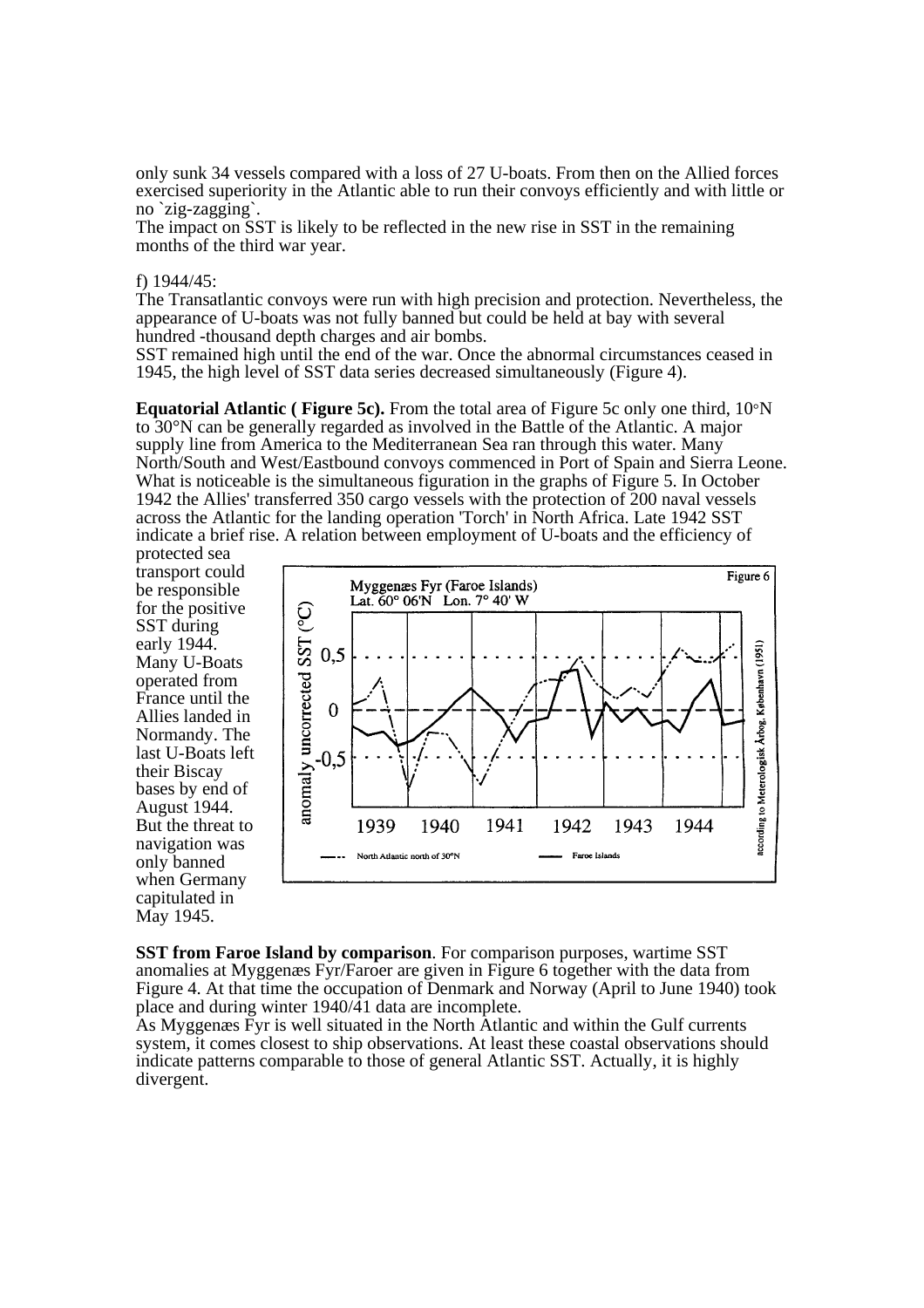# 5. CONCLUSION.

SST data series for WWII were taken under circumstances widely different to what one would generally regard as voluntary merchant ship observation (Bernaerts, 1997). These observations were anything but on a homogenous footing, making it difficult, if not impossible, to identify particular deficiencies and to define corrective figures. Too many and too different factors may have influenced SST at that time. In addition, comparison with a number of developments and ship protection procedures in WWII the time corresponding average of SST figures indicate the possibility of considerable inter-links with war-time events. In contrast to ships sailing in the keel water of four to ten ships could no longer take their samples from sea surface water (bucket) or unwhirled water (engine intake). The more efficient, protected and speedy the convoys became and the less they faced an immanent serious threat, as was the case until summer 1943) the higher was the turnout of SST. The assumed correlation between the sudden `jump` in SST at the end of 1941 with an abrupt switch from water buckets to engine inlet measurements may explain something but is not necessarily convincing. The low level of records during the first two war years may be due to "stress of crews" the later high level due to sufficient convoying and naval and air control in the Atlantic. After all, the data level in 1939 and 1946 was equal. What caused the "diversions" between these years is not yet answered. This actually prohibits the use of general correction figures presently. As long as there is not more clarification on SST taken during WWII any use of WWII SST data in climate change research may easily lead to wrong conclusions. Only with utmost caution should WWII marine data be used.

## References

Bates C.C. and J.F. Fuller. 1986. American`s Weather Warriors, 1814-1985. USA:Texas A&M University Press, pp 52-57.

Barnett, T.P. 1984. Long-Term Trends in Surface Temperature over the Oceans. Mon.Weath. Rev. 112, 303-312.

Bernaerts, A. 1997. Reliability of Sea-Surface Temperature Data Taken During War Time

in the Pacific. In: Proceedings PACON 1997 Hongkong, (in print).

Bernaerts A. 1996. Climatic Change 1939-1945 - A Matter Of War At Sea ? Peace to the Ocean Bulletin, No 9/10, Moscow, 177-179.

Costello J. and T. Hughes 1977, The Battle of the Atlantic.

London.

Folland, C.K. and D.E. Paker. 1995. Correction of instrumental biases in historical sea surface temperature data. Q.J.R.Met.Soc. 121, 319-367.

Folland C.K. and D.E.Paker. 1990a. Observed Variations of Sea Surface Temperature. In: M.E. Schlesinger (ed.), Climate-Ocean Interation, Dordrecht, 21-52.

Folland C.K., T.K.Karl and K.Y.A. Vinnikov. 1990b. Observed Climate Variations and Change. In: Houghton J.T., G.J.Jenkins and J.J.Ephraums (eds.) Climate Changes, The IPCC Scientific Assessment, Cambridge, 194-238.

Folland, C.K., D.E.Paker & F.E.Kates. 1984. Worldwide marine temperature fluctuations 1856-1981. Nature 310, 670-673.